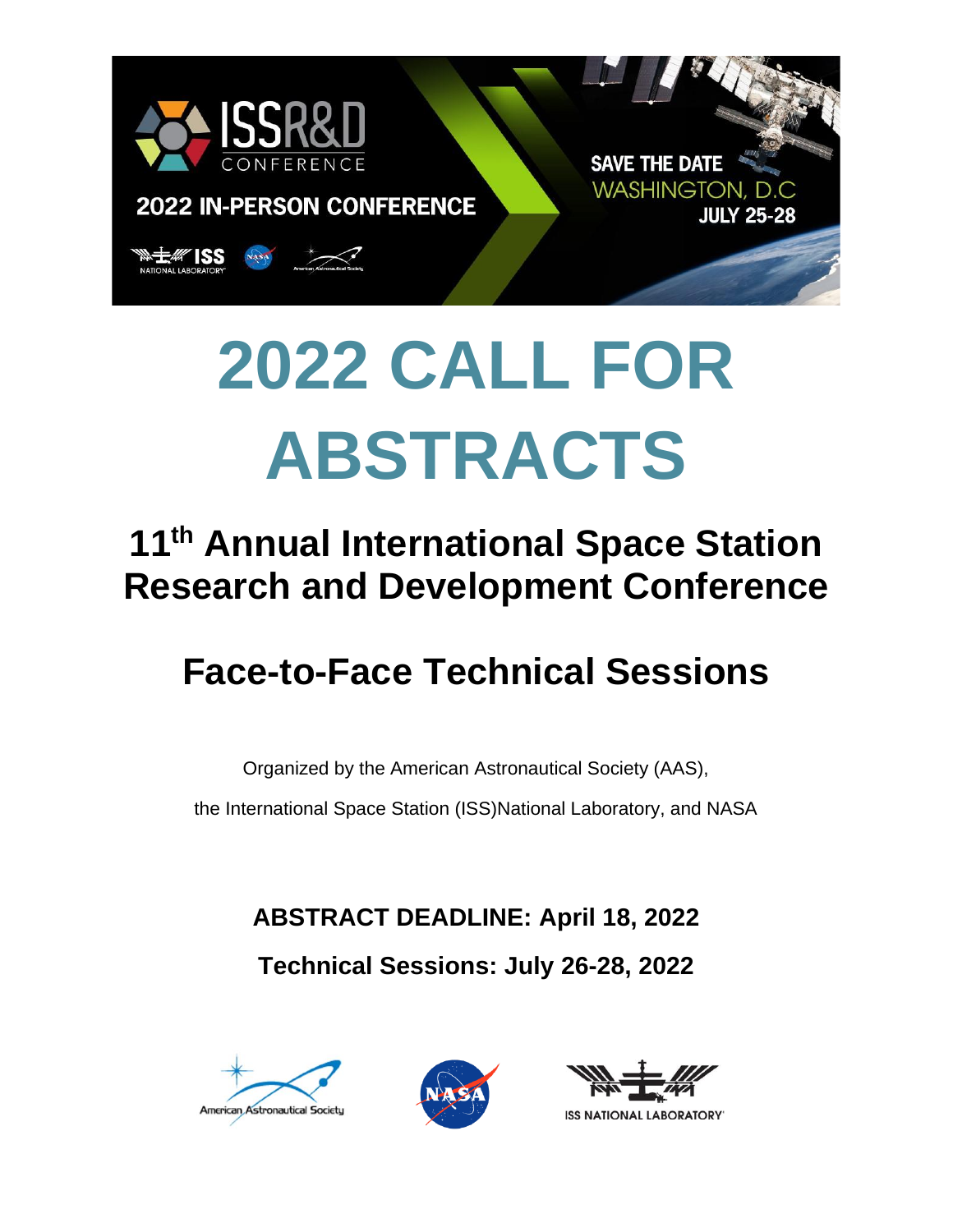## **Conference Overview**

The 2022 International Research and Development Conference (ISSRDC) is being held in-person Monday, July 25 through Thursday, July 28 at the OMNI Shoreham Hotel in Washington, DC.

The ISSRDC unites the global ISS user community to push the boundaries of innovation. As the demand for space research continues to grow, companies and organizations of all shapes and sizes are leveraging the ISS as the ultimate platform for microgravity research, technology development, and remote sensing. In addition to its cutting-edge capabilities, the ISS is a stepping stone for further exploration, new business models, and new platforms for space research.

Now in its eleventh year, the conference brings together a diverse community of existing and future ISS users as well as the investment community. These users are those involved in basic scientific research, engineering development of low Earth orbit and deep space systems, as well as space operations and logistics research and development. Additionally, we seek commercial users who can build a business case utilizing the ISS, including commercial developers, enabling partners, entrepreneurs, and investors.

The conference will include plenaries centered around topics of general interest to the community and focused technical sessions. Both the conference and abstract submittal are open to domestic and international entrepreneurial, commercial, academic, and government agency attendees. This includes established professionals, young professionals, students, citizen scientists and all interested parties. The working language for the conference is English.

This document is specific to the technical sessions. Please check the ISSRDC website [\(www.issconference.org\)](http://www.issconference.org/) often for the latest information on full conference planning.

The presenters and attendees of ISSRDC will be required to register for the conference. There is not a separate registration for the technical sessions. The technical sessions will not have a virtual option.

| <b>Important Deadlines and Dates</b>                     |                                                                                                              |
|----------------------------------------------------------|--------------------------------------------------------------------------------------------------------------|
| Monday, April 18, 2022 (2400<br>hours U.S. Eastern Time) | Abstract submission deadline<br>There will not be an extension.                                              |
| Tuesday, May 24, 2022                                    | Invitation notification to authors<br>Authors must accept invitation by the date identified in<br>the notice |
| Sunday, July 17, 2022                                    | Deadline for load of final presentations and posters into<br>conference management system                    |
| Tuesday, July 25 through<br>Thursday, July 28, 2022      | <b>Technical sessions</b>                                                                                    |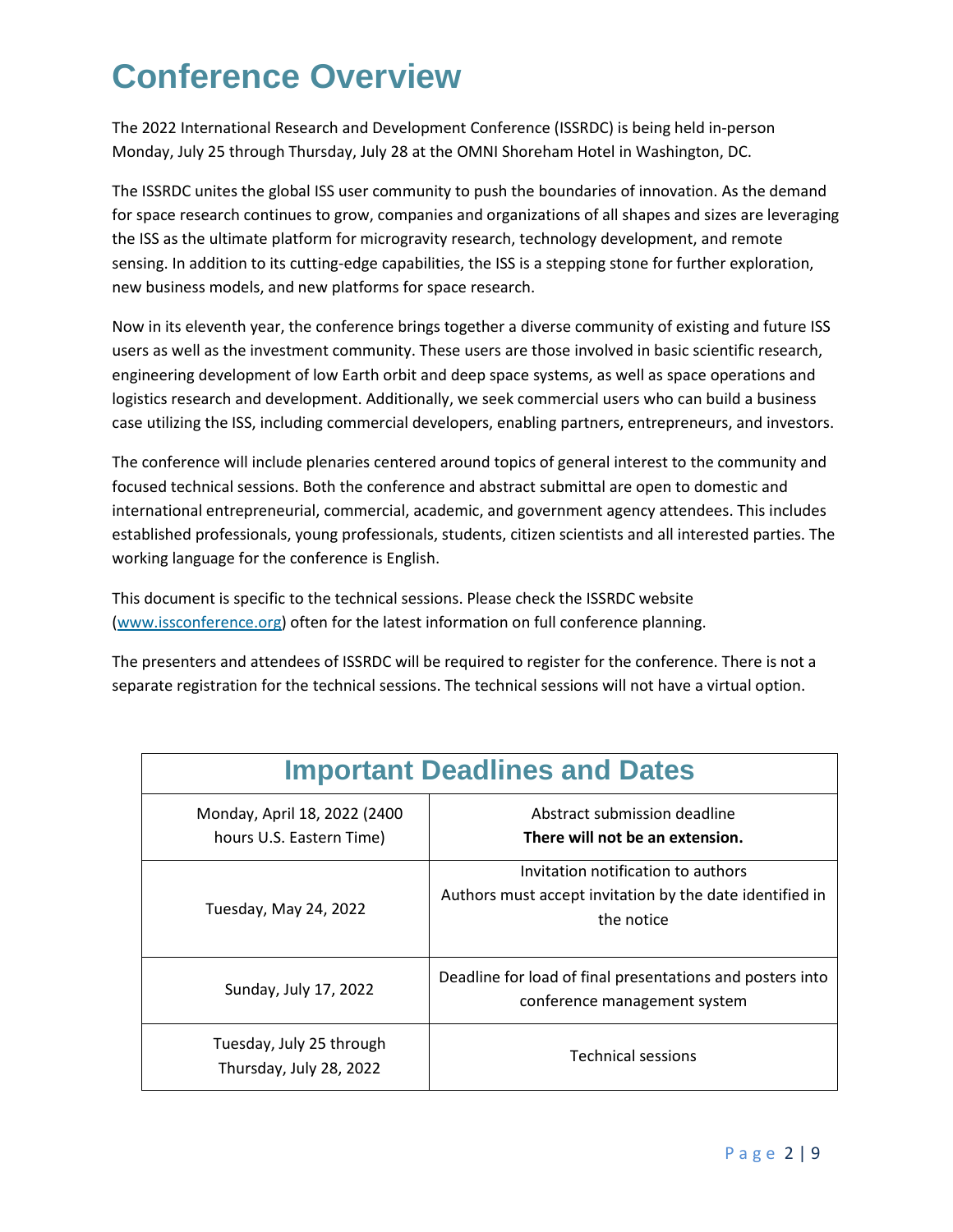## **Instructions**

Abstract submission is open to all nationalities. We encourage submissions from any past, present, or future ISS user, supporter, or operator with an entrepreneurial, commercial, academic, or government background. Submissions are especially encouraged from young professionals and students.

The American Astronautical Society (AAS) ISS Research Technical Committee will evaluate abstracts based on their quality, relevance, innovation, substance merit, and future practical application, as well as for balance and variety in the sessions. Accepted abstracts will be selected for parallel technical sessions or poster displays. The Technical Committee reserves the right to place the presentation/poster in the most appropriate session. Authors may indicate preferences for "presentation", "poster", or "either" in the submittal process. Please note that if an author selects "presentation only" or "poster only" and they are not selected for that category, they are not evaluated for the other.

See page five for abstract topics. Please note, abstract topics are not necessarily the session topics/titles. Sessions will be structured around the accepted abstracts. Scientific papers are not required.

#### **INFORMATION FOR SPEAKERS/AUTHORS OF TECHNICAL SESSION PRESENTATIONS**

To view the ISSRDC 2019 technical session program and copies of presentations (the most recent faceto-face technical sessions), please go to: [https://www.xcdsystem.com/ISS/program/gfkbjxw/index.cfm.](https://www.xcdsystem.com/ISS/program/gfkbjxw/index.cfm)

Authors are encouraged to submit abstracts early to allow enough time for any submission difficulties. Since 2018, we have received twice as many submissions for technical session presentations as there are available spaces. **There will not be a deadline extension.**

Authors may access the web-based abstract submission system directly at <https://www.xcdsystem.com/ISS/abstract/index.cfm?ID=EgaxDOH> or by using the link found on the conference website at [www.issconference.org.](http://www.issconference.org/)

Using the online submission process, the primary author is expected to provide the following:

- Presentation title and appropriate category/topic from this call for abstracts
- Name, affiliation, postal address, telephone number, and email address of the corresponding/primary author
- Name, affiliation, postal address, telephone number, and email address of the presenter
- Other descriptive and demographic data
- A short abstract of no more than 50 words
- An expanded abstract in Portable Document File (PDF) format of no more than 2 pages that includes the title and authors.

Authors should write the abstract to allow evaluation against the acceptance criteria of relevance, quality, innovation, substance merit, and future practical application.

Authors accepted for presentations will receive an invitation to present via email. Primary authors will have limited time to accept or decline the invitation via email. Those not responding to the invitation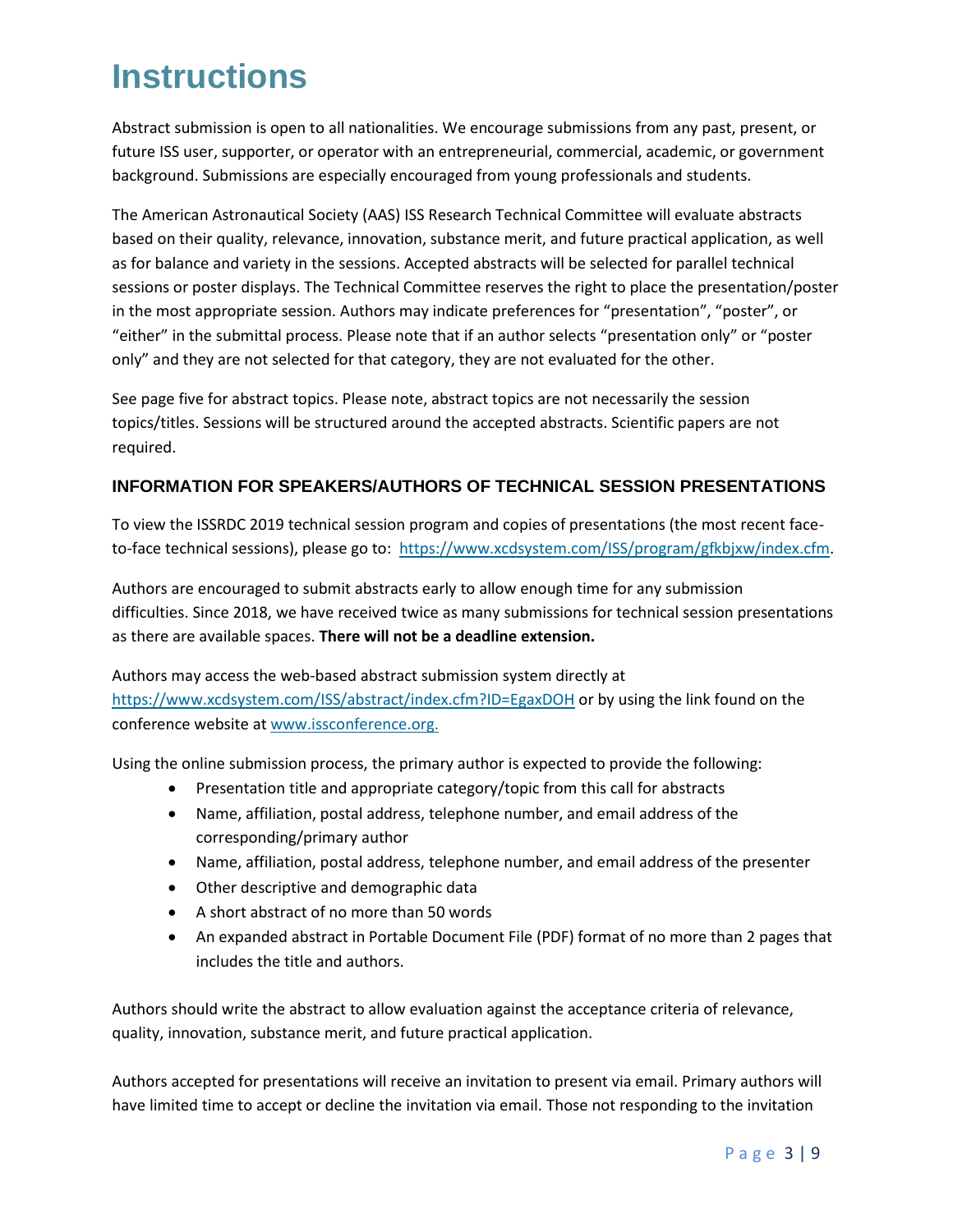will be noted as declining participation. Detailed presentation instructions will be sent by email following acceptance.

**Electronic copies of presentations and posters for the proceedings and sessions must be submitted by the date shown in Important Deadlines and Dates through the online submission process.** Failure to do so will invoke the "no presentation, no podium" rule, and the item will be stricken from the schedule. "Walk on" charts are not allowed.

By submitting an abstract, presentation, or poster, the author agrees to its inclusion in the program and/or conference proceedings. Copies of the abstracts, bios, contact information, posters, and presentations may be made available to all conference registrants in hard copy or electronically.

**"Pre-decisional," "pre-publication," or "proprietary" information should not be included in abstracts or submitted presentations/posters.** Addendum charts containing such material will not be possible.

All authors are required to register for the conference in the same fashion as all other attendees.

**Technology Transfer Notice:** This is an international conference. If the author's organization, agency, or government requires export approval of their material for this conference, the author must follow that process on a schedule that allows the author to meet the conference deadlines. Completing export approval is the responsibility of the author, not of the conference organizers.

Submit your abstract at<https://www.xcdsystem.com/ISS/abstract/index.cfm?ID=EgaxDOH> .

## Questions?

Authors may contact [ISSTechChair@atdl-inc.com](mailto:ISSTechChair@atdl-inc.com) for additional information, submission difficulties, or abstract inquiries.

For the latest news and information on ISSRDC 2022, visit [www.issconference.org.](http://www.issconference.org/)

Please send conference attendance inquiries to [ISSNLEvents@issnationallab.org.](mailto:ISSNLEvents@issnationallab.org)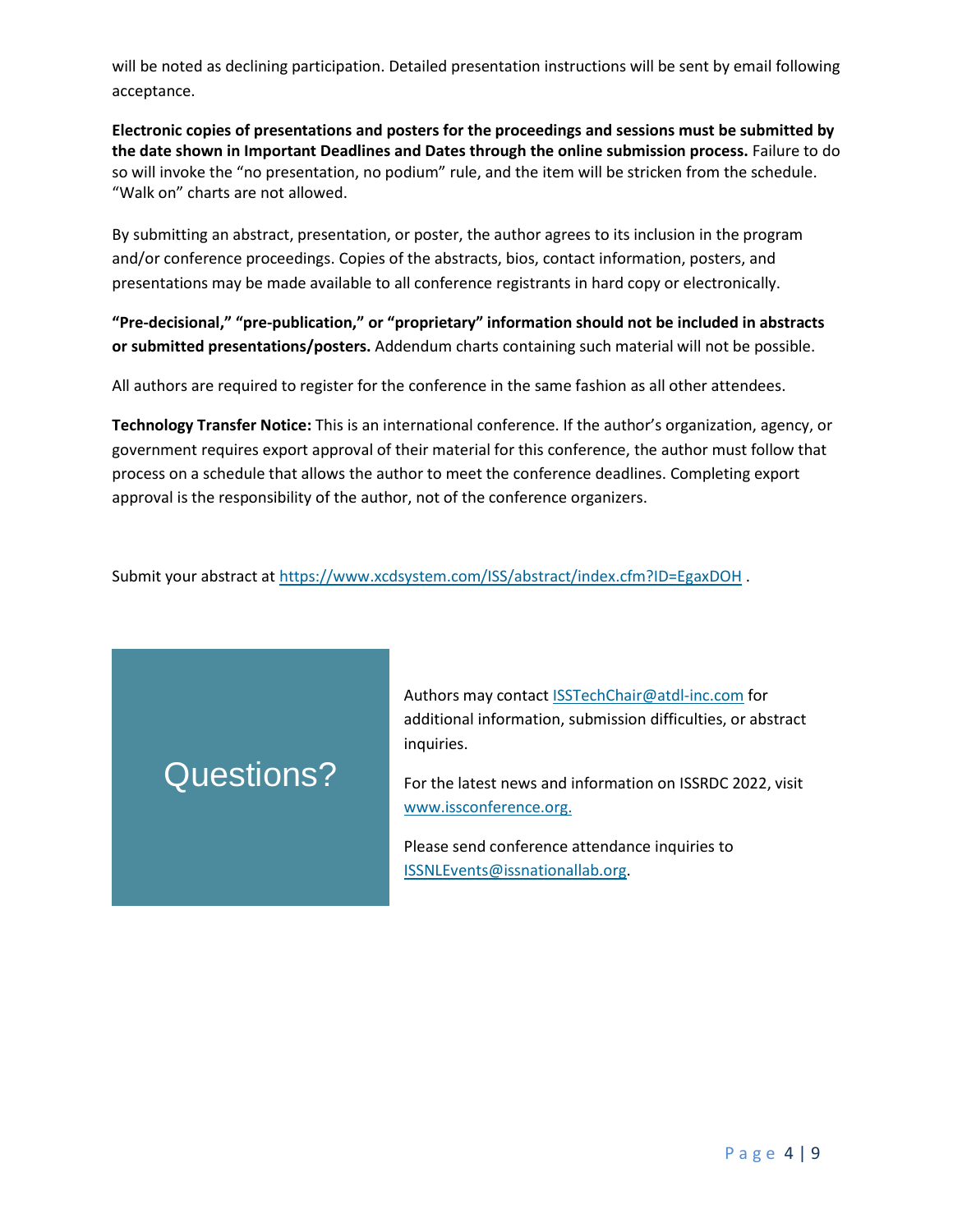## **Presentation Topics**

The following presentation topics are not intended to be an exhaustive list of possible subjects and are not meant to limit which topics may be pursued. The list is meant as a set of suggestions to facilitate thought and creativity in bringing presentations to the technical sessions.

#### **Biology and Medicine**

Microgravity's effects on physical and biological phenomena are far-ranging and are poised to benefit pharmaceutical research, from target identification to drug discovery, testing, and delivery. Moreover, molecular, and physiological changes in space provide accelerated models of human disease and aging on Earth. Space-based discoveries in biology and medicine not only benefit humans on Earth but also help keep astronauts healthy on long-duration space journeys.

Responsive abstracts should describe the use of the ISS to improve pharmaceuticals or drug delivery systems and to study biology in the context of animal/cell modeling of disease or mechanistic studies in cell culture.

**Specific examples** include, but are not limited to, cell function; microbial function and other microbiological processes; pharmaceutical development and delivery/diagnostics systems including antibiotic effectiveness, pharmacokinetics/dynamics, macromolecular crystal growth, microfluidic devices, etc.; physiologic impacts of microgravity, such as effects on protein synthesis, the musculoskeletal system, immune response, etc.—including animal modeling and cancer research.

#### **Commercial and Nongovernment Use**

The ISS platform is available today as a test bed and a pathfinder for industry to advance the commercialization of low Earth orbit. NASA, the ISS National Lab, and international partners are encouraging and facilitating commercialization opportunities as agencies continue to develop strategic policy on stimulation of a sustainable commercialized low Earth orbit marketplace. The ISS is already supporting commercial ventures, including small satellite deployment, vaccine development, Earth monitoring, and a range of other focused research projects.

Responsive abstracts will address efforts to utilize the ISS for commercial endeavors and may address business or hardware items.

**Specific examples** include, but are not limited to, the economic opportunity of the ISS/low Earth orbit, funding of privatized research, public-private partnerships, business models involving the ISS, barriers to commercial use of the ISS, industry strategic outlook and cooperation, promising near-term market opportunities in low Earth orbit, applications for the sustainability of Earth's resources, and any early lessons learned. Also included is the use of existing, new, or proposed low Earth orbit systems or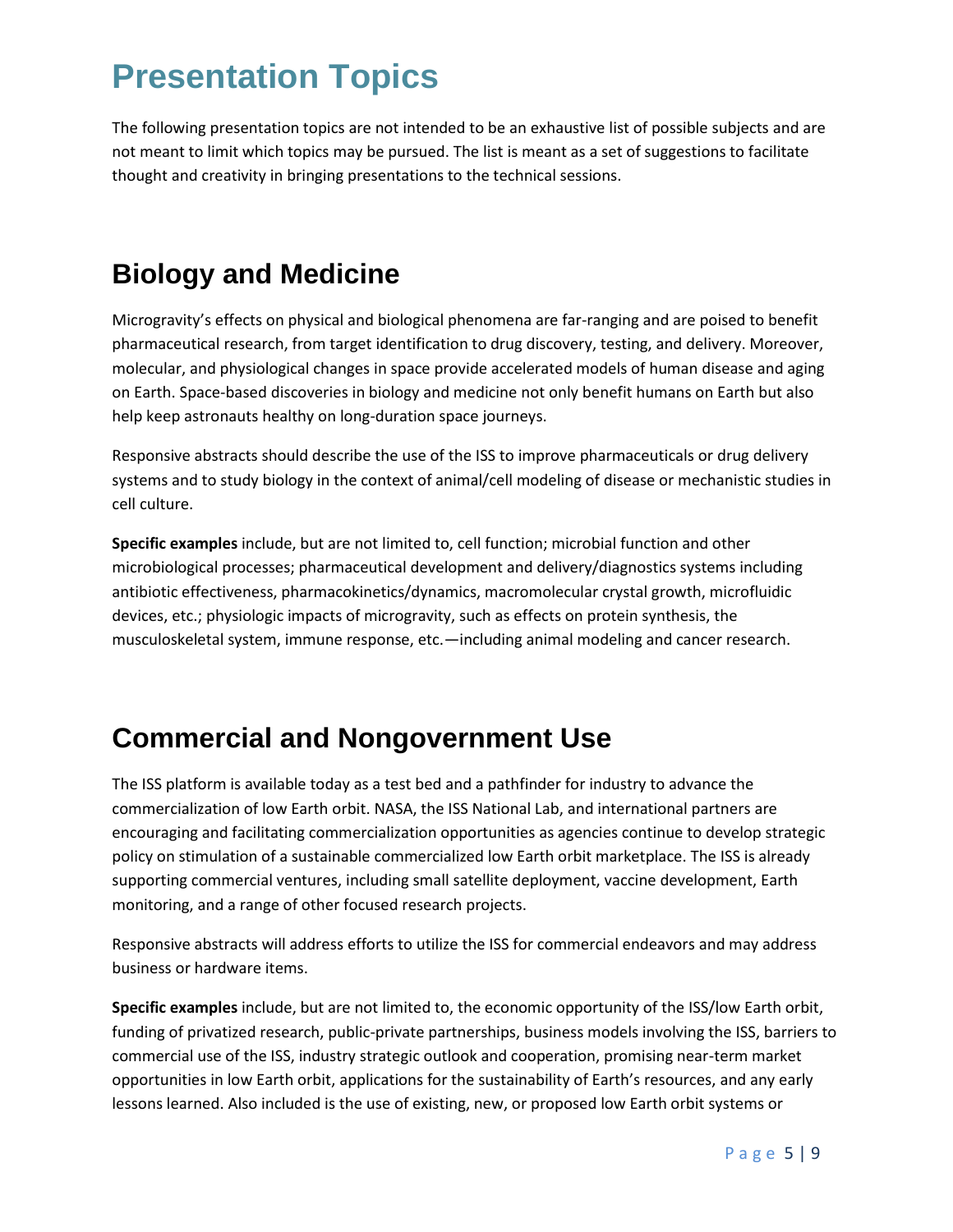hardware such as airlocks, docking adapters, observation platforms, and research or manufacturing facilities and capabilities.

#### **In-Space Production Applications**

Decades of research in microgravity and the space environment have led to fundamental discoveries in new materials, processes, and cellular behavior. In many cases, these discoveries have led to the earlystage demonstration of novel materials, morphologies, and complex 3D cellular structures with improved mechanical and functional properties for use in diverse application environments. These discoveries and early-stage research demonstrations are now being targeted for commercial products by leveraging the microgravity and space environments to produce novel or superior products compared to terrestrial manufacturing and bioproduction.

Responsive abstracts should describe low Earth orbit (LEO)-based applied R&D microgravity applications seeking to demonstrate space-based manufacturing and production activities that enable new business growth and capital investment, represent scalable and sustainable market opportunities, and produce reoccurring value with the potential to generate demand for and revenue from access to space.

**Specific examples** include, but are not limited to, optical fibers, exotic glasses, additive manufacturing, thin film deposition, organic crystals, pharmaceutical development, industrial crystals, stem cell expansion, organoids, tissue chips, and 3D Biofabrication.

#### **Earth and Space Science Using Remote Sensing**

The location of the ISS in low Earth orbit affords a unique vantage point for imaging of Earth and space. Many legacy Earth observation satellites face obsolescence as the private sector begins investing in global observing systems. The ISS offers a stable Earth observation platform for use in direct commercial and public-use application. It can also be used as a tended development platform for new sensors and systems.

Responsive abstracts should address the challenges and various solutions for publicly and privately funded use of the ISS for remote sensing or technology advancement to improve Earth science and remote sensing.

**Specific examples** include, but are not limited to, astrophysics, heliophysics, disaster response, advances in active and passive remote sensing systems (multispectral, hyperspectral, lidar, microwave, etc.), development of optical sensor suites, planetary science investigations, stratospheric aerosol and gas monitoring, right-of-way inspections, urban planning, humanitarian response, and applications for the sustainability of Earth's resources using remote sensing.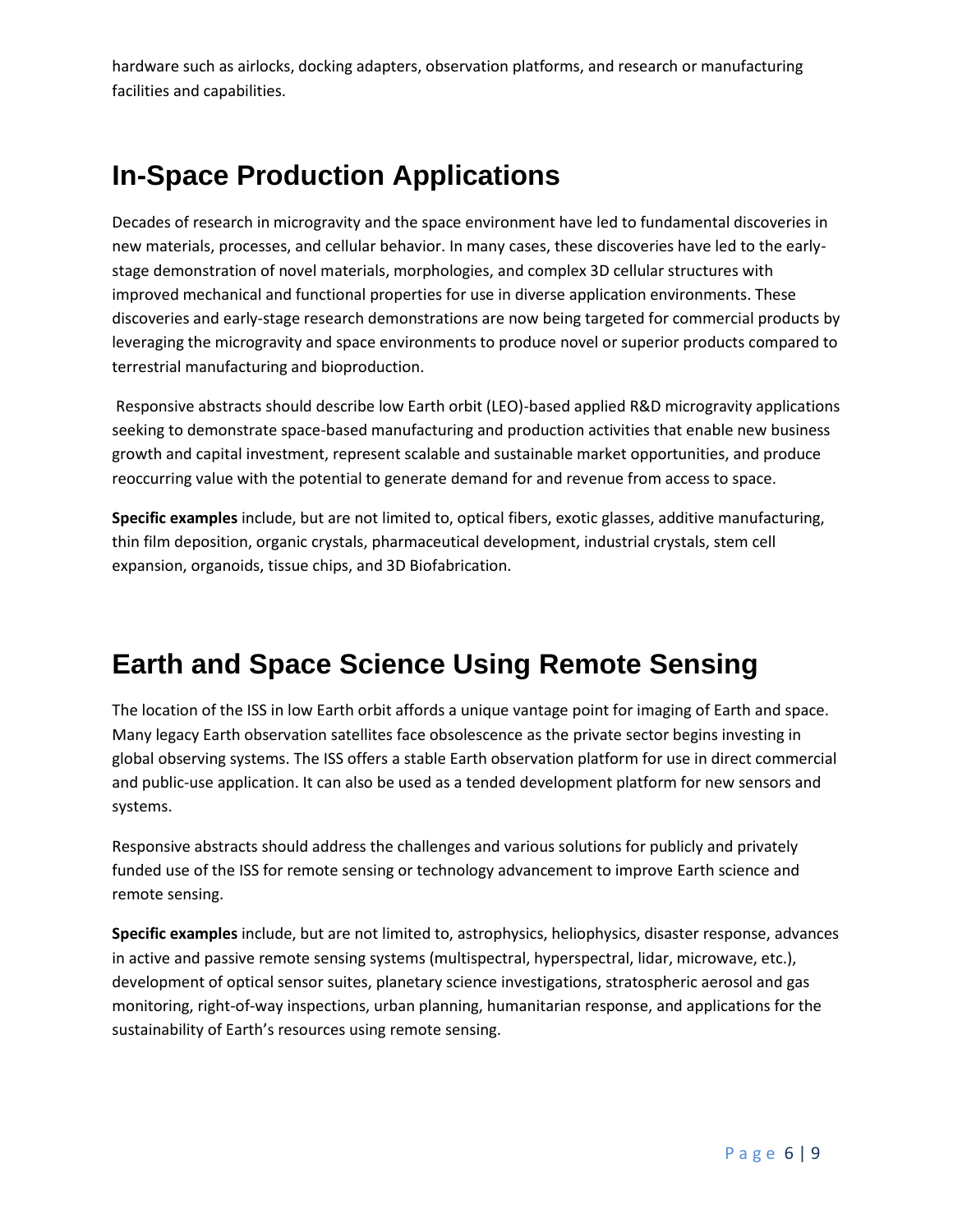#### **Finances**

Commercial companies are searching for economical ways to operate businesses in low Earth orbit. Those on the cusp of entering these uncharted areas must learn from those who currently obtain or manage financing for programs, projects, and investigations of new and existing ISS users. Financing, whether internal or external, is a concern of large businesses, small businesses, entrepreneurs, researchers, academia, and financers. We are looking for inputs from those needing financing, those who have developed financing, and those who provide financing.

Responsive abstracts will describe the challenges of developing and implementing a financing plan for establishing businesses in space, ways to attract tourists and customers, and how to manage these challenges.

**Specific examples** include, but are not limited to, how to go about looking for financing, attracting financing, soliciting financing, financing models, financing rounds and tranches, managing intake of funds, commitments required, effects upon the company, etc.

#### **Human Health in Space**

As we look to establish a robust economy in low Earth orbit and further human space exploration, it is imperative to mitigate the risks that long-duration spaceflight poses for humans. The ISS provides the operations base to understand the effects of spaceflight on the human body and human performance. The ISS is an ideal platform for research that will clear the path for commerce and exploration.

Responsive abstracts will describe studies on the ISS that meet the above objectives.

**Specific examples** include, but are not limited to, biomedical research in space, health risks due to radiation and weightlessness (e.g., musculoskeletal effects and sensorimotor adaptation), cardiovascular alterations, intracranial pressure and visual impairment, medical monitoring and investigation capabilities, immune function, physiology, cognition, psychological adaptation, human factors, and onboard countermeasures and plans (including exercise and pharmacology, astronaut participation, and perception, etc.).

#### **Physical Sciences and Materials Development**

The lack of convection and sedimentation in microgravity allows for more uniform crystallization and synthesis of some materials (e.g., metals, semiconductors, biomaterials, ceramics, and composites), benefitting studies of material properties and performance, including complex fluids, in various phases. Moreover, the external environment of space is an ideal test bed for materials degradation, providing exposure to extreme conditions (e.g., vacuum, atomic oxygen, UV radiation, and space debris). The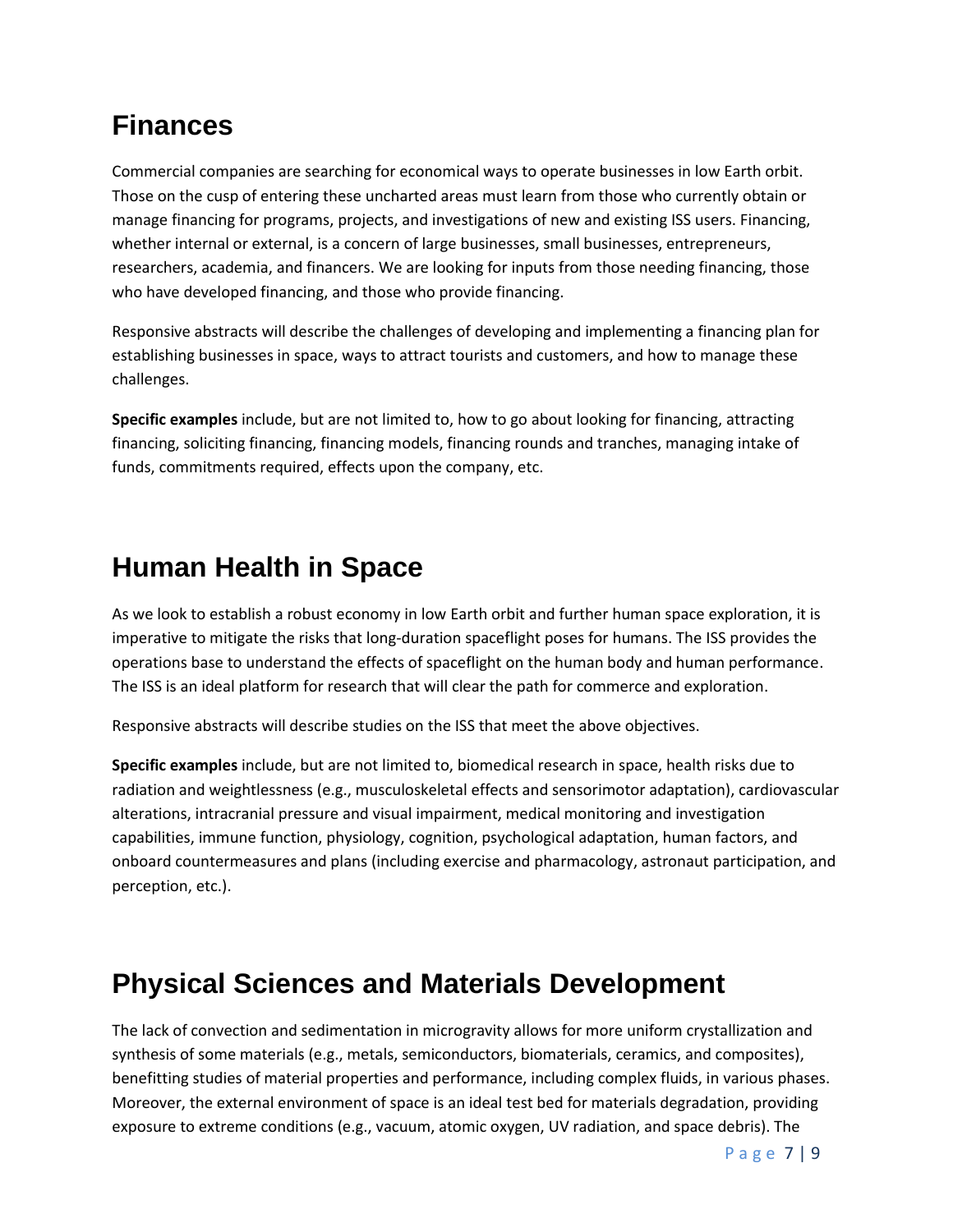limitation of natural convection in microgravity also provides a unique opportunity for combustion studies, experiments in fluid dynamics, and energy transport studies involving heat and mass transfer.

Responsive abstracts should describe the evaluation of physical sciences phenomena or the development of new/improved materials that could be used to sustain industry in space and extended space exploration flights using the above-referenced benefits of the ISS.

**Specific examples** include, but are not limited to, engineered materials, components, and structures; fluid behavior (including complex fluids), transport processes, and/or advanced structures and materials; energy capture, generation, storage, efficiency, and sustainability; applications for the sustainability of Earth's resources; and materials development/in-orbit production processes.

#### **Plant Science**

Analyzing the broad range of spaceflight-specific adaptive processes in plants may advance fundamental understanding of plant biology, improve space agriculture capabilities, and inform terrestrial agricultural and commercial applications involving plant growth, behavior, and interactions with other organisms.

Responsive abstracts should seek to leverage the ISS for one or more of the above-referenced purposes.

**Specific examples** include, but are not limited to, studies of gene expression and plant morphology, biofuel production and protein production related to industrial processes, and symbiotic interactions, and the use of microgravity to address sustainable crop production. They may apply to Earth-based activity, industry in low Earth orbit, or human spaceflight exploration.

#### **STEM Education**

A new generation of scientists and explorers need a strong foundation in the areas of science, technology, engineering, and mathematics (STEM) to compete in the global economy and to support the goals of Artemis and beyond. The ISS is a proven focal point and platform for promoting and advancing education initiatives. The engineering and scientific capabilities of the ISS and the science and technology advances made onboard the orbiting laboratory provide an opportunity to excite students to pursue careers in STEM fields. Moreover, the broad spectrum of inspiring topics available for educational use allows initiatives to reach a wide student population and engage groups not commonly targeted by STEM education programs.

Responsive abstracts should discuss education programs that capitalize on the ISS research platform.

**Specific examples** include, but are not limited to, educational outreach, ISS utilization for student experiments and activities, innovative educational outreach programs regarding the ISS, ground-based simulations and demonstrations, and curriculum utilizing or focusing on the ISS.